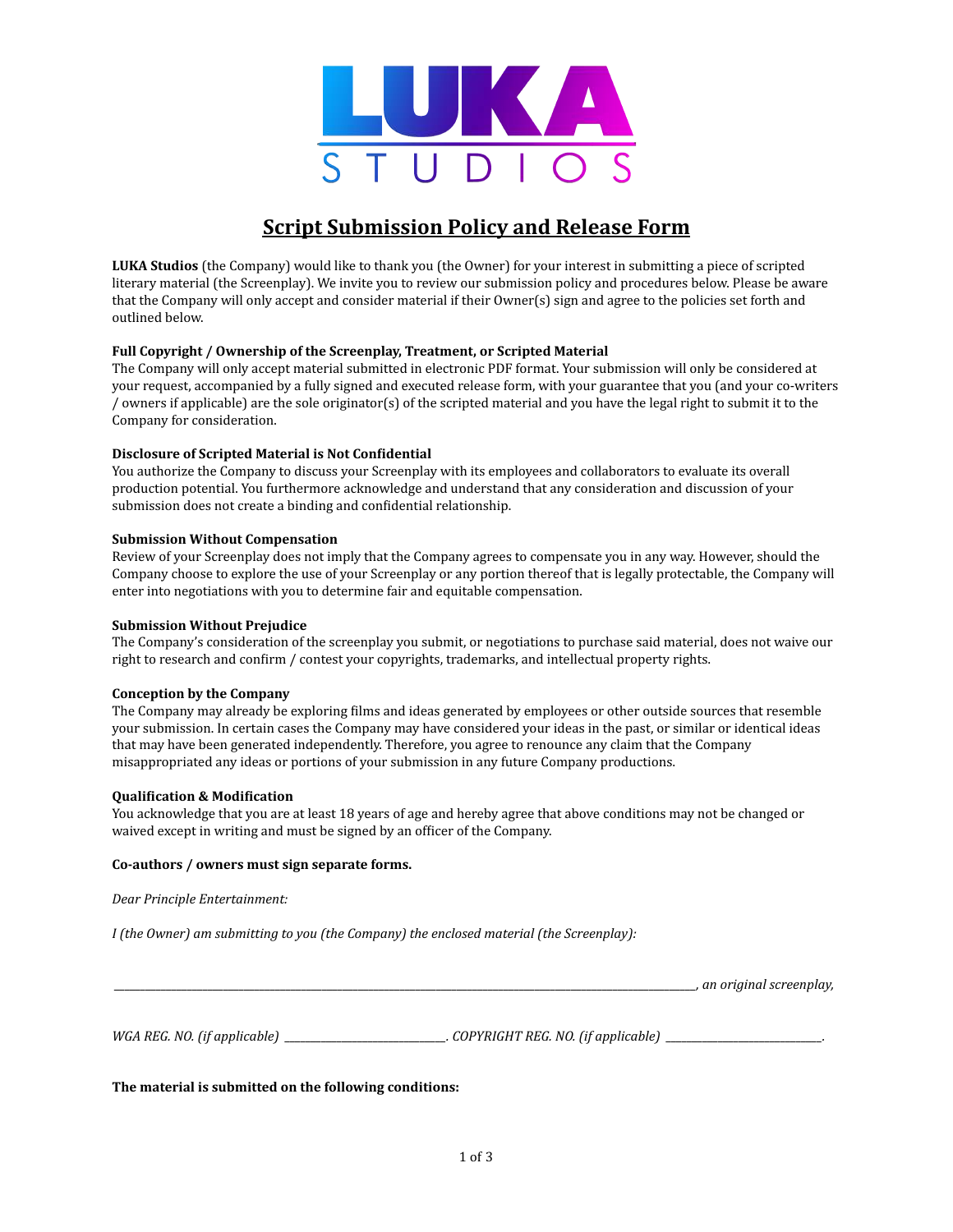# **Script Submission Policy and Release Form**

- 1. I acknowledge that because of your position in the entertainment industry you receive numerous submissions of ideas, formats, stories, suggestions and the like and that many such submissions received by you are similar to or identical to those developed by you or your employees or otherwise available to you. I agree that I will not be entitled to any compensation because of the use by you of any such similar idea or material.
- 2. I further understand that you would refuse to accept and evaluate said material in the absence of my acceptance of each and all of the provisions of this agreement. I shall retain all rights to submit this or similar material to persons other than you. I acknowledge that no fiduciary or confidential relationship now exists between you and me, and I further acknowledge that no such relationships are established between you and me by reason of this agreement or by reason of my submission to you of said material.
- 3. I request that you read and evaluate said material to decide whether you will undertake efforts to acquire it.
- 4. I represent and warrant that I am the author of said material, having written or acquired said material as the employer-for-hire of all writers thereof; that I am the present and sole owner of all right, title and interest in and to said material; that I have the exclusive, unconditional right and authority to submit and / or convey said material to you upon the terms and conditions set forth herein; that no third party is entitled to any payment or other consideration as a condition of the exploitation of said material. If the material is co-owned, all co-writers / owners have submitted their own signed copy of this release form totaling 100% ownership of said material.
- 5. I agree to indemnify you from and against any and all claims, expenses, losses, or liabilities (including, without limitation, reasonable attorneys' fees and punitive damages) that may be asserted against you or incurred by you at any time in connection with said material, or any use thereof, including without limitation those arising from any breach of the warranties and promises given by me herein.
- 6. You may use without any obligation or payment to me any of said material which is not protectable as literary property under the laws of plagiarism, or which a third person would be free to use if the material had not been submitted to him or had not been the subject of any agreement with him, or which is in the public domain. Any of said material which in accordance with the preceding sentence, you are entitled to use without obligation to me is hereinafter referred to as "unprotected material."
- 7. You agree that if you use or cause to be used any protected material provided it has not been obtained from, or independently created by, another source, you will pay or cause to be paid to me an amount which is comparable to the compensation customarily paid for similar material.
- 8. I agree to give you written notice of any claim arising in connection with said material or arising in connection with this agreement, within sixty calendar days after I acquire knowledge of such claim, or of our breach or failure to perform the provisions of this agreement, or if it be sooner, within sixty calendar days after I acquire knowledge of facts sufficient to put me on notice of any such claim, or breach or failure to perform; my failure to so give you written notice will be deemed an irrevocable waiver of any rights I might otherwise have with respect to such claim, breach or failure to perform. You shall have sixty calendar days receipt of said notice to attempt to cure any alleged breach or failure to perform prior to the time that I may file a Demand for Arbitration.
- 9. In the event of any dispute concerning said material or concerning any claim of any kind or nature arising in connection with said material or arising in connection with this agreement, such dispute will be submitted to binding arbitration. Each party hereby waives any and all rights and benefits which he or it may otherwise have or be entitled to under the laws of the State of California to litigate any such dispute in court, it being the intention of the parties to arbitrate all such disputes. Either party may commence arbitration proceedings by giving the other party written notice thereof by registered mail and proceeding thereafter in accordance with the rules and procedures of the American Arbitration Association. The arbitration shall be conducted in the County of Los Angeles, State of California, and shall be governed by and subject to the laws of the State of California and the then prevailing rules of the American Arbitration Association. The arbitrators' award shall be final and binding and a judgment upon the award may be enforced by any court of competent jurisdiction.